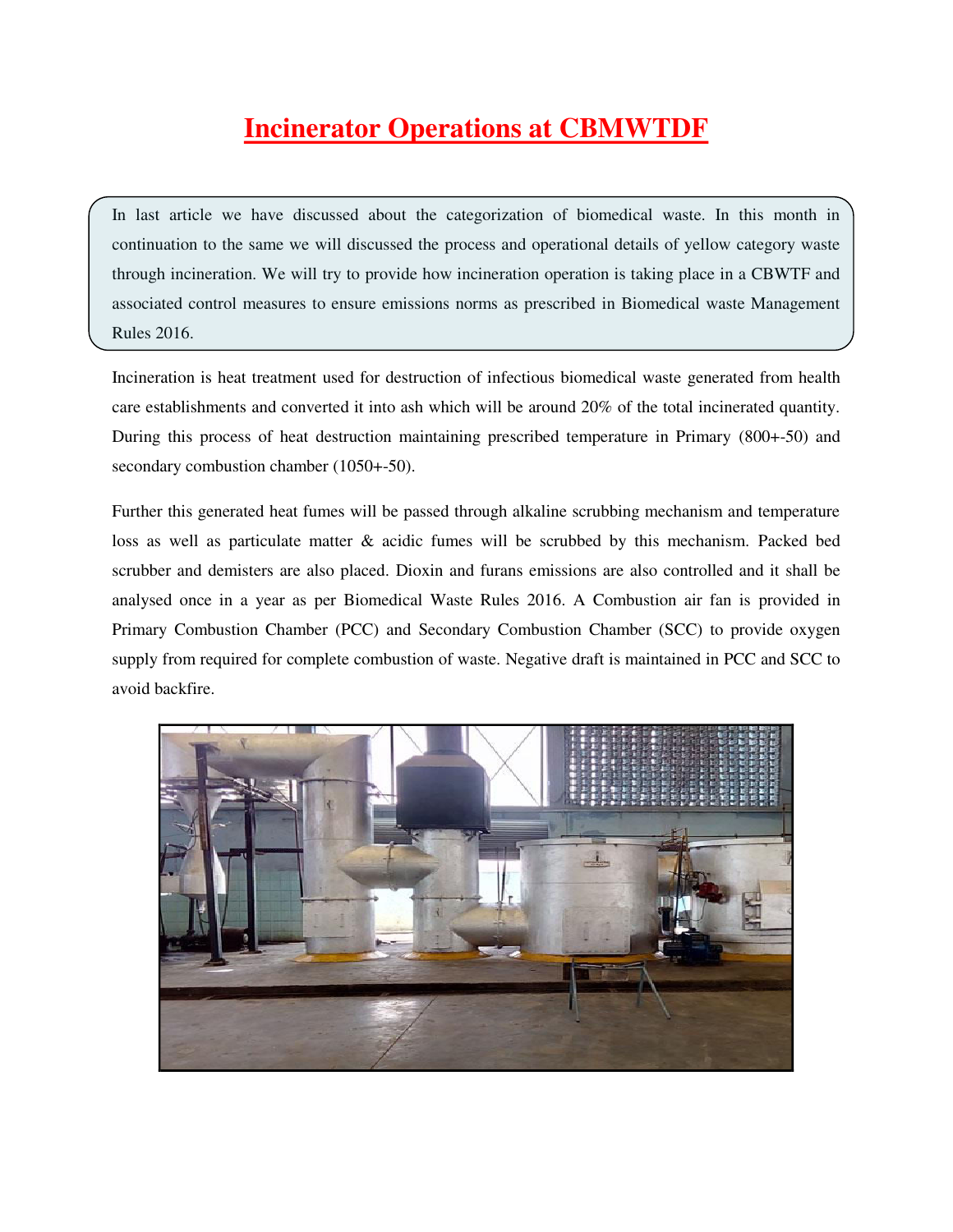The effluent generated from scrubbing mechanism shall be properly treated in Effluent Treatment Plant and can be used in the alkaline scrubbing mechanism.

#### **Segregated Waste storage areas:**

To avoid mixing of different categories of waste proper storage areas are provided to keep unloaded Incinerable waste. "Incineration of chlorinated polyvinyl chloride has negative environmental consequences" and because of this use of non-chlorinated plastic bags shall be used for storage and transportation of biomedical waste.

#### **Emission Standards for Incinerator:**

Emission from the stack of the incinerator is measured and it is a responsibility of the common biomedical waste Treatment and disposal facility to achieve prescribed norms as per biomedical waste management rules.

| SI. | <b>Parameter</b>                | <b>Standards</b>                     |                                               |
|-----|---------------------------------|--------------------------------------|-----------------------------------------------|
| No. |                                 |                                      |                                               |
| (1) | (2)                             | (3)                                  | (4)                                           |
|     |                                 | <b>Limiting concentration</b>        | Sampling Duration in minutes,                 |
|     |                                 | in mg Nm <sup>3</sup> unless         | unless stated                                 |
|     |                                 | stated                               |                                               |
| 1.  | Particulate matter              | 50                                   | 30 or $1NM^3$ of sample volume,               |
|     |                                 |                                      | whichever is more                             |
| 2.  | Nitrogen Oxides NO and          | 400                                  | 30 for online sampling or grab                |
|     | $NO2$ expressed as $NO2$        |                                      | sample                                        |
| 3.  | HCl                             | 50                                   | 30 or $1NM3$ of sample volume,                |
|     |                                 |                                      | whichever is more                             |
| 4.  | <b>Total Dioxins and Furans</b> | $0.1$ ngTEQ/Nm <sup>3</sup> (at 11%) | 8 hours or 5NM <sup>3</sup> of sample volume, |
|     |                                 | O(2)                                 | whichever is more                             |
| 5.  | Hg and its compounds            | 0.05                                 | 2 hours or $1NM3$ of sample volume,           |
|     |                                 |                                      | whichever is more                             |

### **Combustion Efficiency:**

All incinerators shall meet the following operating and emission standards A.

Operating Standards

1). Combustion efficiency (CE) shall be at least 99.00%.